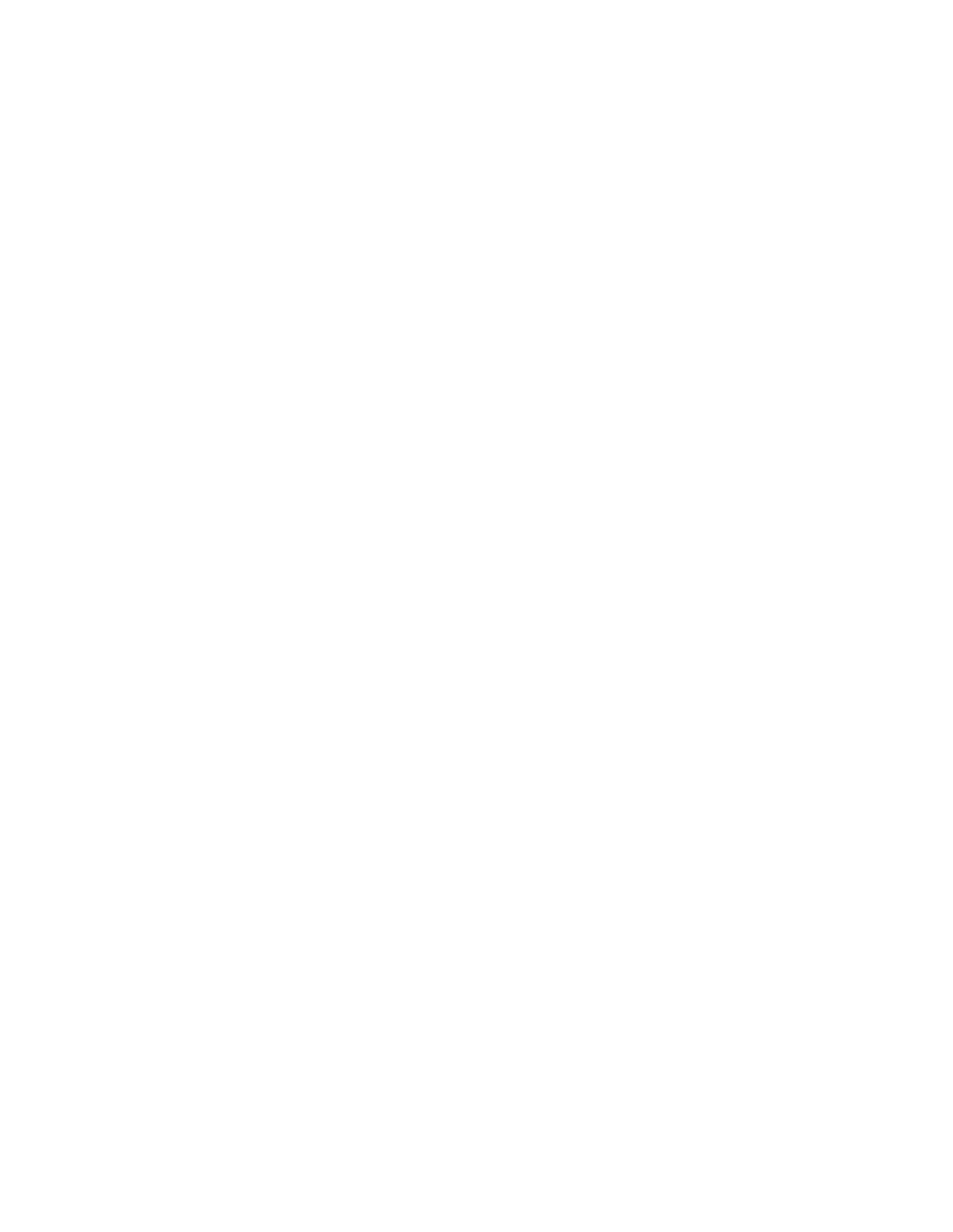## **INTRODUCTION**

- P Ash Wednesday marks the beginning of Lent with ash on our foreheads. This cross is an echo of our baptismal anointing, when we were buried with Christ. The ash is a chilling reminder of our mortality, but because our death is now in Christ, our endings are beginnings. The Lenten disciplines of acts of kindness, prayer and fasting are tools of discipleship that can lead us to renewal as we bury all that is holding us back, and repent – turn – to follow Christ into becoming more fully alive.
- P Let us pray . . . . Grant, O Lord God, to all who have been baptized into the death and resurrection of your Son Jesus Christ, that, as we have put away the old life of sin, so we may be renewed in the spirit of our minds, and live in righteousness and true holiness; through Jesus Christ our Lord, who lives and reigns with you, in the unity of the Holy Spirit, one God, now and for ever.
- C **Amen.**

# **PSALM: Psalm 51:1-18**

- L Have mercy on me, O God, according to your loving kindness; in your great compassion blot out my offenses.
- C **Wash me through and through from my wickedness, and cleanse me from my sin.**
- L For I know my transgressions, and my sin is ever before me.
- C **Against you only have I sinned and done what is evil in your sight.**
- L And so you are justified when you speak and upright in your judgment.
- C **Indeed, I have been wicked from my birth, a sinner from my mother's womb.**
- **For behold, you look for truth deep within me,** and will make me understand wisdom secretly.
- C **Purge me from my sin, and I shall be pure; wash me, and I shall be clean indeed.**
- L Make me hear of joy and gladness, that the body you have broken may rejoice.
- C **Hide your face from my sins, and blot out all my iniquities.**
- L Create in me a clean heart, O God, and renew a right spirit within me.
- C **Cast me not away from your presence, and take not your Holy Spirit from me.**
- L Give me the joy of your saving help again and sustain me with your bountiful Spirit.
- C **I shall teach your ways to the wicked, and sinners shall return to you.**
- L Deliver me from death, O God, and my tongue shall sing of your righteousness, O God of my salvation.
- C **Open my lips, O Lord, and my mouth shall proclaim your praise.**
- L Had you desired it, I would have offered sacrifice, but you take no delight in burnt offerings.
- C **The sacrifice of God is a troubled spirit; a broken and contrite heart, O God, you will not despise.**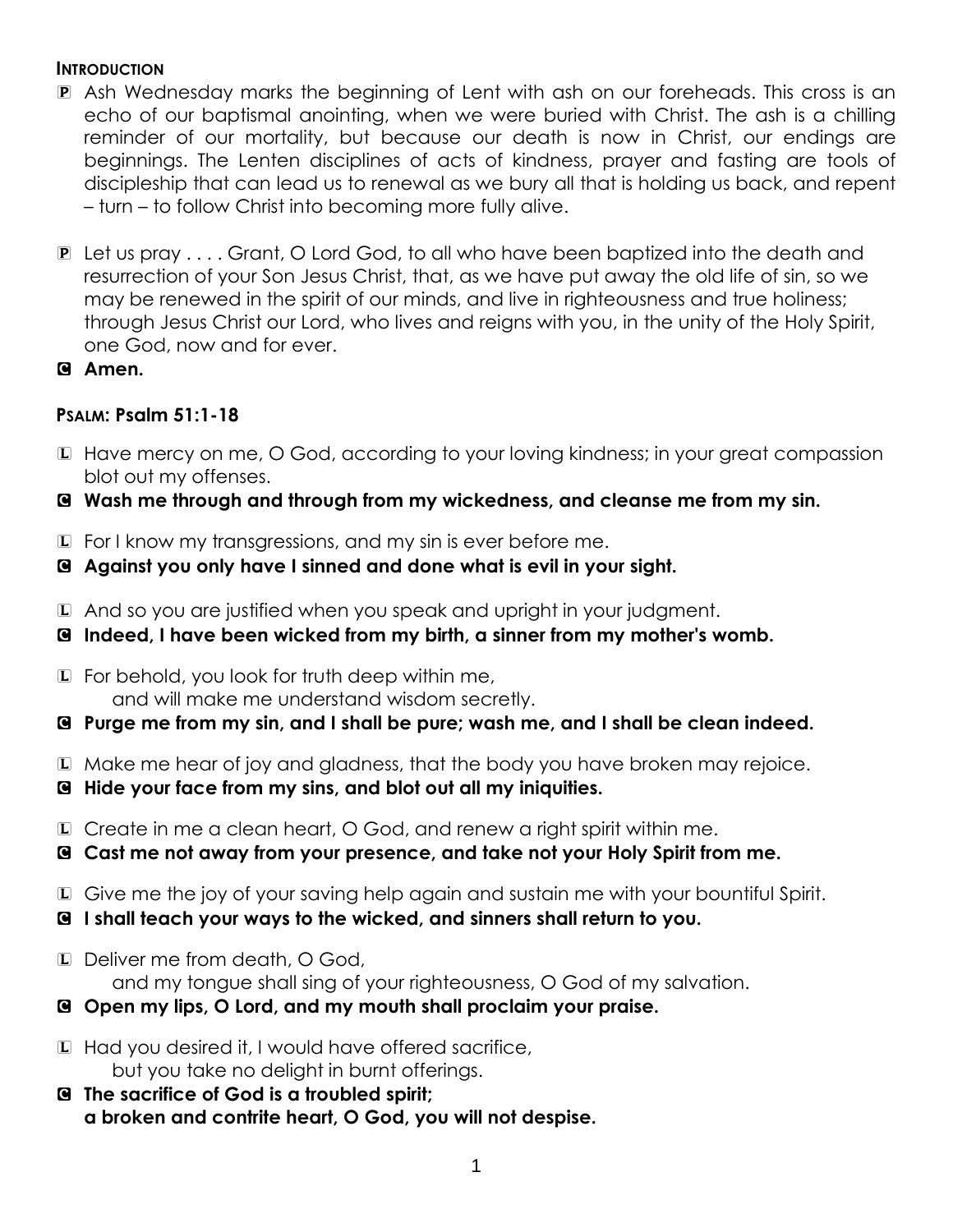## **EXHORTATION**

P Brothers and sisters: God created us to experience joy in communion with the divine, to love all humanity, and to live in harmony with all creation. But sin separates us from God, our neighbors, and creation, and so we do not enjoy the life our Creator intended for us. Our sin grieves our Father, who does not desire us to come under his condemnation, but have abundant life. As disciples of the Lord Jesus, we are called to make our priorities and purposes those of loving God, loving our neighbors as ourselves, and loving life on this planet in all its richness and diversity. Honesty, fasting, prayer, study and good works are tools we are given for the work of fostering our spiritual growth and revitalizing our discipleship. With the promise of the power of the Holy Spirit accompanying us in this Lenten journey, I invite you now to take the first steps towards Easter joy. To begin our pilgrimage, we admit the failures of our past and commit to the challenge of renewing of our faith, beginning with a time of silence for reflection and preparation.

## **Litany of Lenten Pilgrimage**

*Please kneel, stand or sit, as you choose.*

- P Let us pray . . . Most holy and merciful God:
- a **We confess to you and to one another, and to the whole communion of saints in heaven and on earth, that we have not yet fully learned how to follow Christ in our own day and place and way. In this pilgrimage of Lent, we seek not only sooty ashes, but revealing light; not only sincere regret, but energizing purpose. Your Holy Spirit drove Jesus into the wilderness where, in the face of choices and temptations, he crystallized his mission of proclaiming your Reign with his life. Let your Spirit inspire us to follow him, to discern how we each can live and love as Christ taught, so we may fulfill the mission you have prepared for each one of us:**
- P After each petition I read, please leave a time of silence. Have mercy on our past sins, and give us the strength to follow Christ with all that we are, and all that we have.
- C **Renew us so that we love you with our whole heart, and mind, and strength, loving our neighbors as ourselves, and forgiving others, as we have been forgiven.**
- P Have mercy on our past sins, and help us to empty ourselves of remorse and regret.
- C **Renew us so that, being true to the mind of Christ, we serve others as Christ served us and do what is pleasing to your Holy Spirit.**
- P Have mercy on our past sins, and give us an awareness of how our faith can and should affect every moment and aspect of our lives.
- C **Renew us so that we are humble, patient, and act with integrity, using the values and promises of the Reign of God as the foundation of every decision, action or abstention.**
- P Have mercy on our past sins, and make us faithful stewards of our resources.
- C **Renew us so that we satisfy our appetites and desires in ways that honor our own bodies, your creation, and the lives of others.**
- P Have mercy on our past sins, and give us the vision and imagination we need to see the difference we can make in the world for your sake.
- C **Renew us so that we claim the gifts you have given us, are grateful for whatever we are able to accomplish, and rejoice when others receive abundance.**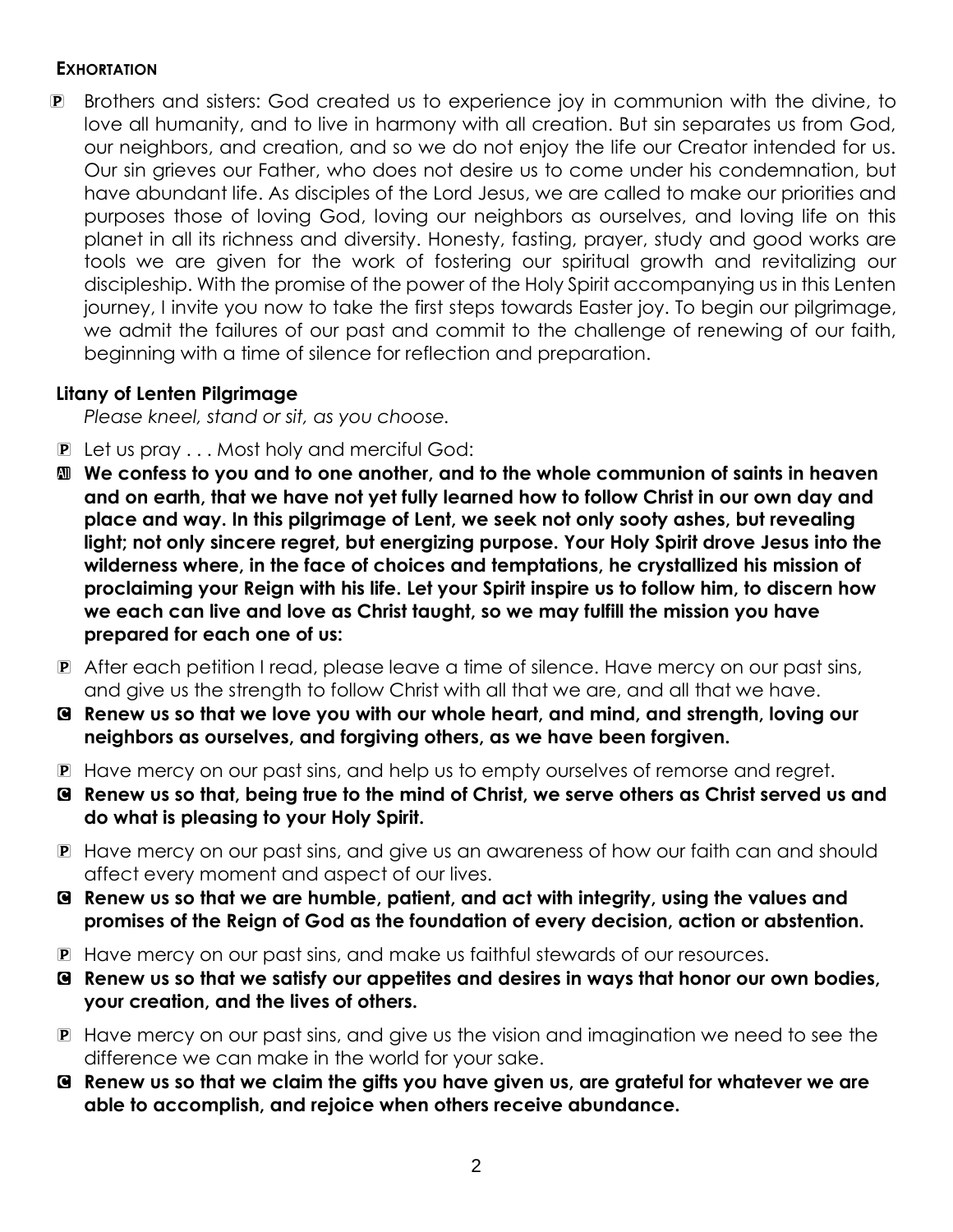- P Have mercy on our past sins, and give us the grace to enjoy life in ways that honor you.
- C **Renew us so that we enjoy worldly goods and comforts in moderation, and are honest in our daily life and work.**
- P Have mercy on our past sins, and give us the courage to find ways to tell our stories of your presence in our lives.
- C **Renew us so that we give our hearts fully in prayer and worship, and commend to others the faith that is in us.**
- P Have mercy on our past sins, and give us the eyes of the prophets, who learned to see how you created the world to be in the first place, without human sin devastating it.
- C **Renew us so that we do not flinch from seeing the human need and suffering around us, and are courageous agents of justice and compassion.**
- P Have mercy on our past sins, and strengthen us to love our enemies and serve those who make us uncomfortable.
- C **Renew us so that we regard others as equal to ourselves, think charitably toward our neighbors, and seek to understand and appreciate those who differ from us.**
- P Have mercy on our past sins, and grant us the wisdom to understand the impact of our actions on our children's children's children.
- C **Renew us so that we conserve and heal your creation for the sake of those who come after us.**
- P Let your grace restore us, good Lord, and let your Spirit inspire us;
- C **Favorably hear us, for your mercy is great.**
- P Accomplish in us the work of your salvation,
- C **That we may show forth your glory in the world.**
- P By the cross and passion of your Son our Lord,
- C **Bring us with all your saints to the joy of his resurrection.**

## **IMPOSITION OF ASHES**

*Please be seated. The following prayer is said over the ashes to be used:*

- P Almighty God, you have created us out of the dust of the earth. Grant that these ashes may be a sign to us of our mortality and penitence, that we may remember that by your gracious gift we are given everlasting life.
- C **Amen.**

*Those who desire to receive ashes come forward.* 

*The ministers apply ashes to the forehead of each person with the words:*

P Remember that you are dust, and to dust you shall return.

# C **Amen.**

*During the imposition of ashes, please sing the hymn; repeating until everyone has received them.*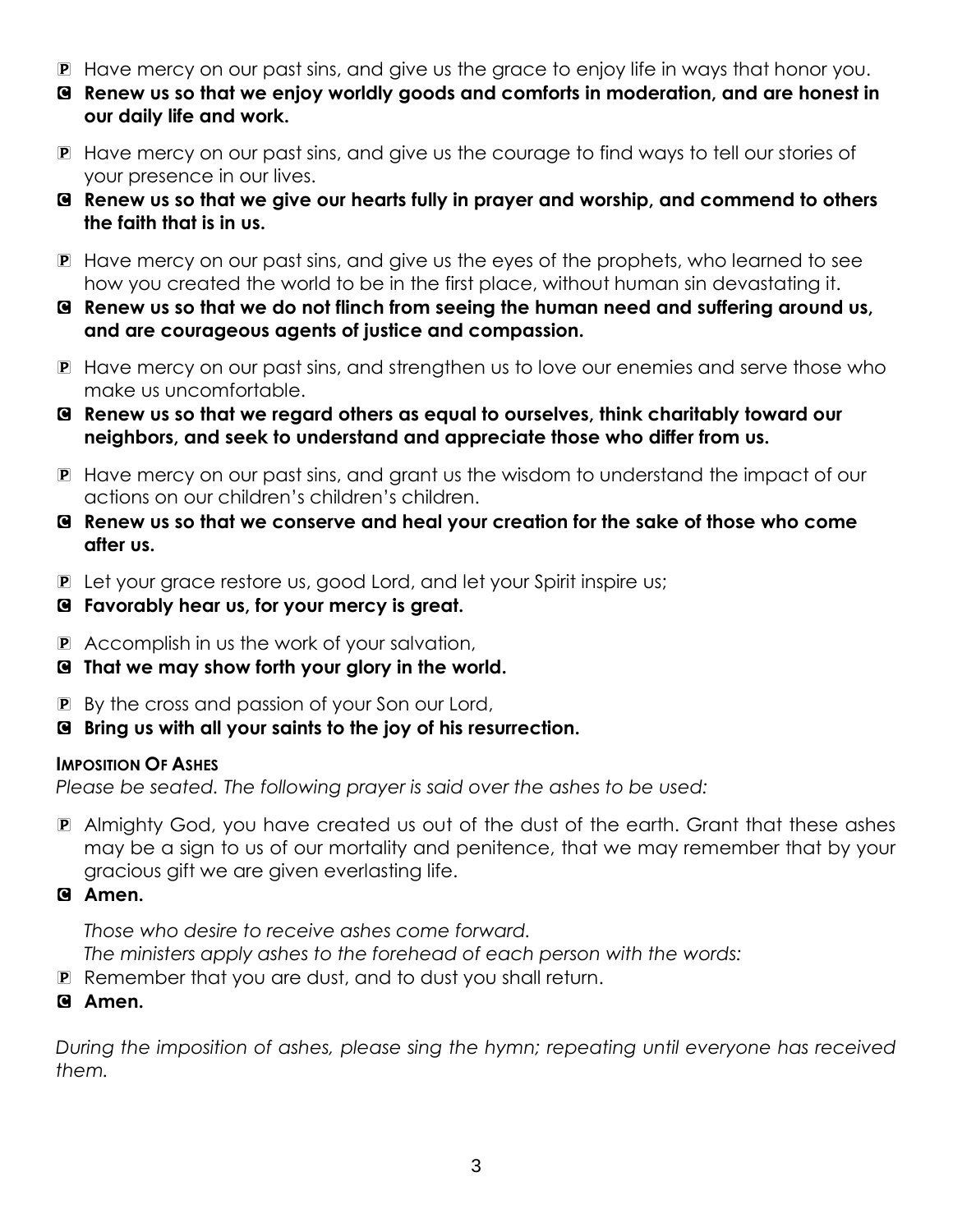

**PRAYER FOR THE JOURNEY** *Please stand*

- P Let us pray, Almighty and everliving God . . . .
- C **you hate nothing you have made and you forgive all who are penitent. During these forty days and forty nights, create in us new and honest hearts that deeply repent of the sins of our past. Prepare us to be restored to you in full pardon and forgiveness on the joyous day when we proclaim that our Lord is risen indeed, and has trampled sin and death underfoot forever. We pray for courage and strength to spend this Lenten season walking ever more closely with Jesus Christ our Lord, who was tested in every way as we are, yet did not sin. Amen.**

**THE WORD OF GOD**

*Please be seated.*

**THE READINGS:** Micah 6:6-8 • Philippians [2:12-16a](https://www.biblegateway.com/passage/?search=Philippians+2%3A12-16a&version=CEB) • Luke 4:1-13

## **THE FIRST READING**

L *A reading from the Prophet Micah:*

With what should I approach the Lord and bow down before God on high? Should I come before him with entirely burned offerings, with year-old calves? Will the Lord be pleased with thousands of rams, with many torrents of oil? Should I give my oldest child for my crime; the fruit of my body for the sin of my spirit? He has told you, human one, what is good and what the Lord requires from you: to do justice, embrace faithful love, and walk humbly with your God.

L The Holy Spirit still speaks to the Church.

C **Let the Church give thanks to God.**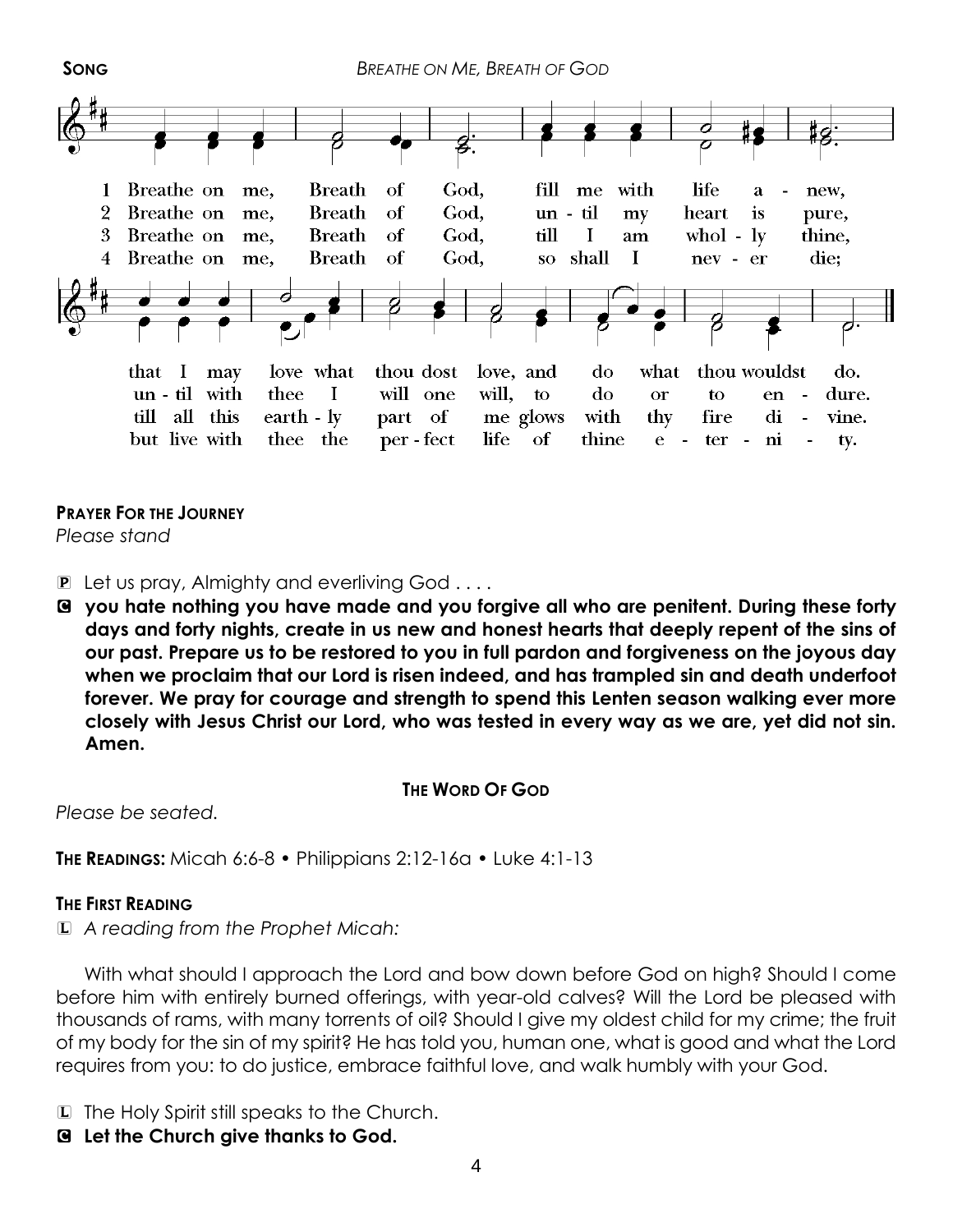#### **THE SECOND READING**

L *A reading from the Letter to the Philippians:*

Therefore, my loved ones, just as you always obey me, not just when I am present but now even more while I am away, carry out your own salvation with fear and trembling. God is the one who enables you both to want and to actually live out his good purposes. Do everything without grumbling and arguing so that you may be blameless and pure, innocent children of God surrounded by people who are crooked and corrupt. Among these people you shine like stars in the world because you hold on to the word of life.

P The Holy Spirit still speaks to the Church.

#### C **Let the Church give thanks to God.**

| <b>GOSPEL ACCLAMATION</b> | Lord, I my Vows to Thee Renew | H11v.2 |
|---------------------------|-------------------------------|--------|
| Please stand.             |                               |        |

#### a *Lord, I my vows to thee renew; disperse my sins as morning dew; guard my first springs of thought and will, and with thyself my spirit fill.*

#### **THE GOSPEL**

D The Holy Gospel according to Luke, beginning in the 4th chapter.

#### C **Glory to you, O Lord.**

Jesus returned from the Jordan River full of the Holy Spirit, and was led by the Spirit into the wilderness. There he was tempted for forty days by the devil. He ate nothing during those days and afterward Jesus was starving. The devil said to him, "Since you are God's Son, command this stone to become a loaf of bread."

Jesus replied, "It's written, *People won't live only by bread*."

Next the devil led him to a high place and showed him in a single instant all the kingdoms of the world. The devil said, "I will give you this whole domain and the glory of all these kingdoms. It's been entrusted to me and I can give it to anyone I want. Therefore, if you will worship me, it will all be yours."

Jesus answered, "It's written, *You will worship the Lord your God and serve only him*."

The devil brought him into Jerusalem and stood him at the highest point of the temple. He said to him, "Since you are God's Son, throw yourself down from here; for it's written: *He will command his angels concerning you, to protect you and they will take you up in their hands so that you won't hit your foot on a stone*."

Jesus answered, "It's been said, *Don't test the Lord your God*." After finishing every temptation, the devil departed from him until the next opportunity.

D This is the Good News of Christ.

#### C **Praise to Jesus, the Living Word.**

#### **SERMON**

*Please be seated.*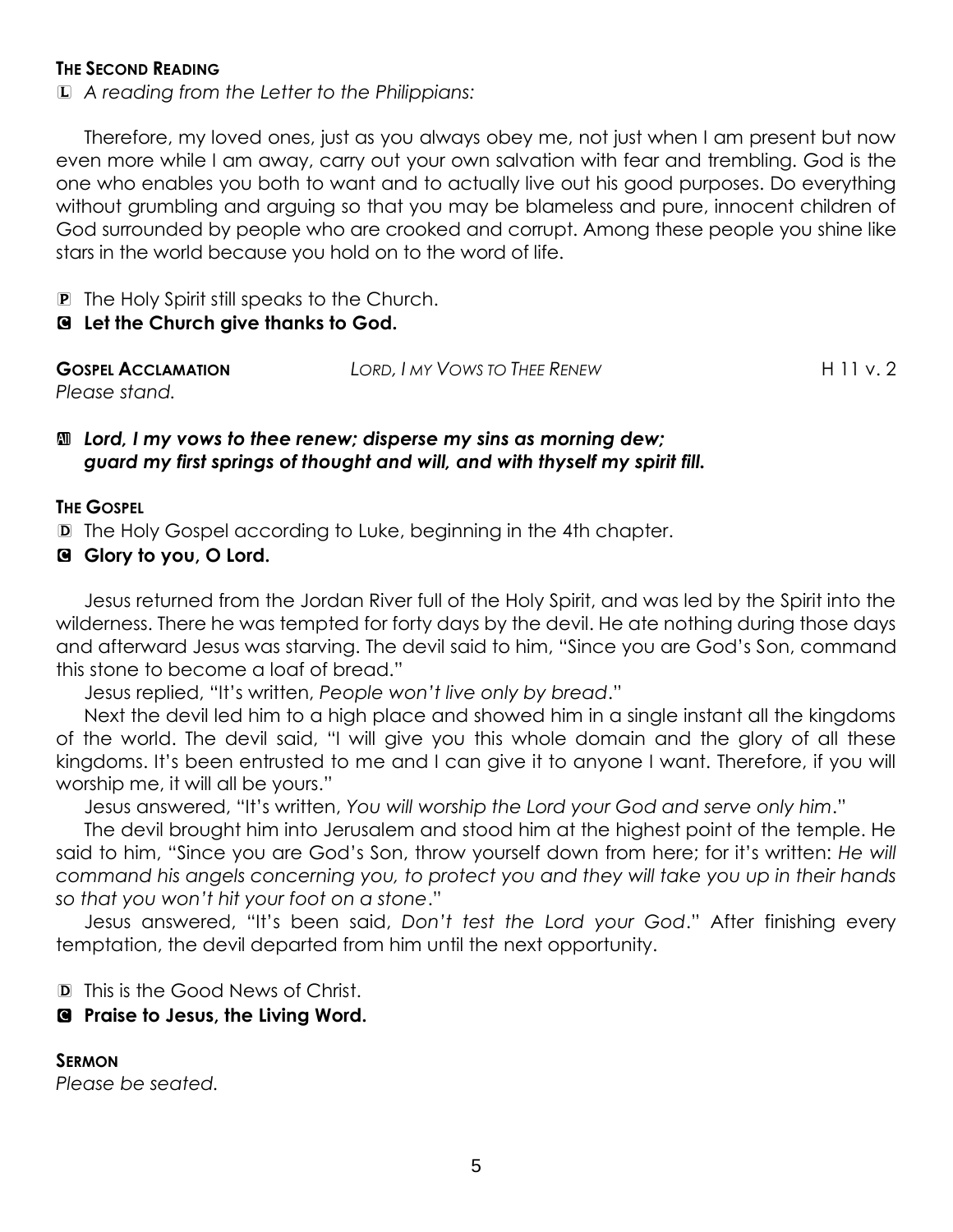a *Now quit your care and anxious fear and worry; for schemes are vain and fretting brings no gain. To bow the head in sackcloth and in ashes, and fast with gloomy face, is not Lent's goal.*

> Refrain: *Lent calls to prayer, to trust and dedication; to bringing justice, light, and liberation.*

*For is this not the fast to which God calls us, to shatter yokes and break the wicked chains? To lend our strength to ending all oppression, and healing wounds 'til every wrong's set right?*

Refrain

*For righteousness and peace will show their faces to those who feed the hungry in their need, and wrongs redress, who build the old waste places, and in the darkness, shining heaven's light.*

Refrain

## **AFFIRMATION OF FAITH**

P Let us affirm our baptismal faith, using the Apostles' Creed:

**We believe in God, the Father Almighty, creator of heaven and earth.** 

**We believe in Jesus Christ, his only Son, our Lord.** 

**He was conceived by the power of the Holy Spirit and born of the virgin Mary.** 

**He suffered under Pontius Pilate; was crucified, died, and was buried.** 

**He descended into hell. On the third day he rose again.** 

**He ascended into heaven, and is seated at the right hand of the Father.** 

**He will come again to judge the living and the dead.** 

**We believe in the Holy Spirit, the holy catholic Church, the communion of saints, the forgiveness of sins, the resurrection of the body, and the life everlasting. Amen.**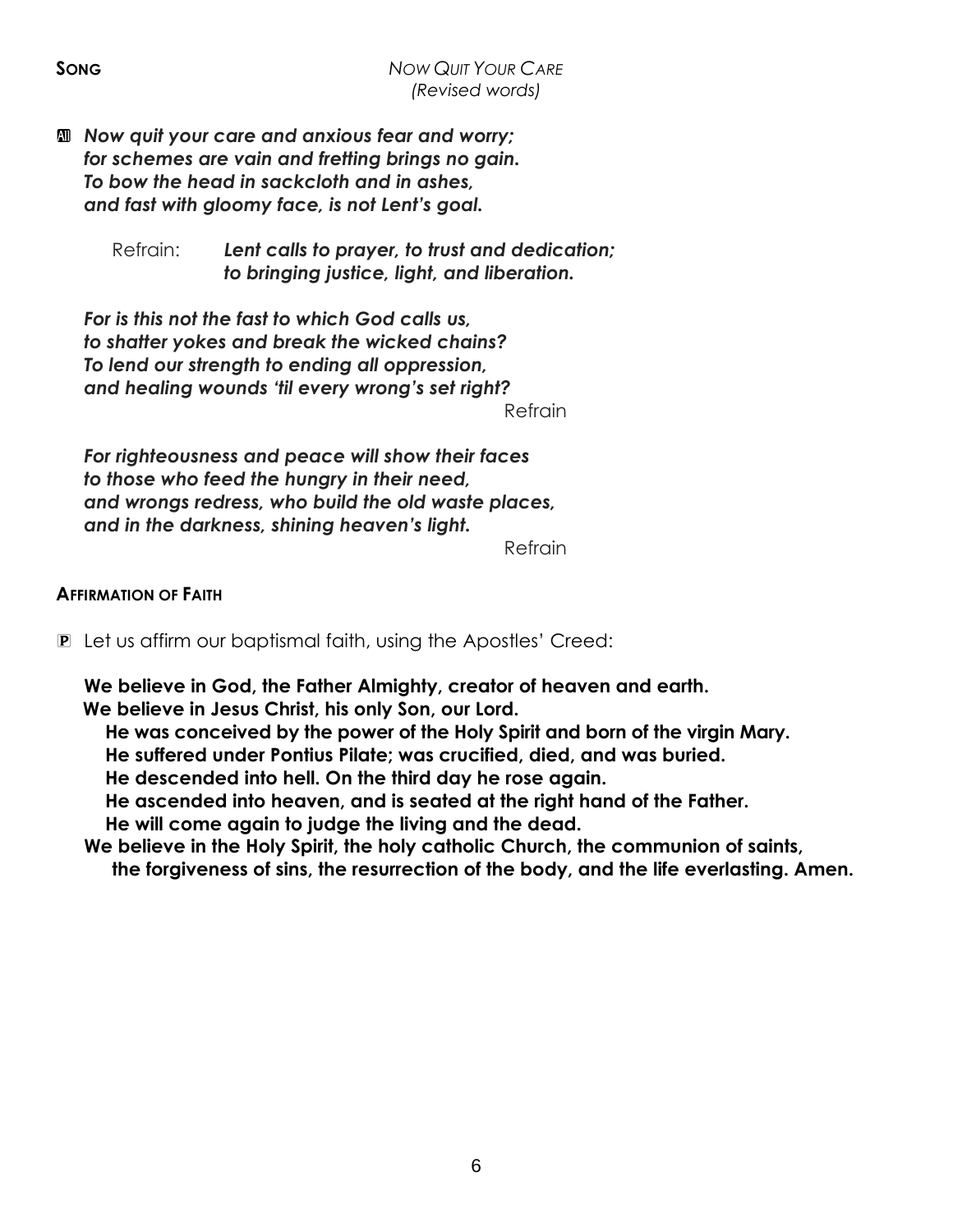## **THE PRAYERS OF THE PEOPLE**

*Please stand, kneel, or sit, as you choose.*

- D Let us pray for the Church and for the world.
- L Lord Jesus, we pray for your church around the world. Heal the divisions among those who call on your name, so that in spite of our differences we may be a powerful witness to your self-giving love.

## C **Renew us, that we may share your mercy and grace.**

L Good Shepherd, we pray for leaders all around the globe, including those who set public policy, those who guide people, and those who serve in the armed forces. Help our leaders to care for the least among us, the hungry, the thirsty, the stranger, the poor, the sick and those in prison.

## C **Renew us, that we may learn your justice and peace.**

L Great Physician, comfort, soothe and bless those who endure sickness, grief or trouble. We pray especially for [*read names in notebook*] and for those we name, aloud or silently [*leave time*…]. We ask that all your children be kept safe from harm.

## C **Renew us, that we may never weary of reaching out to help those who suffer.**

L Eternal God, bless and receive home those who have died [*especially* . . . *read names in notebook.*] We pray for those who have died in political violence around the world.

C **Renew us, that we may have the compassion to weep with those who weep.**

- L Giver of all Good Gifts, we give you our deep thanks for the good things of this life: for people who have reached out to us when we were hungry, thirsty, lonely, afraid, sick or in one of life's many prisons, [and for *read blessings in notebook . . .*] We ask you to bless all who are worshipping with us for the first time this month.
- C **Renew us, that we may be a blessing to this world.**
- L Creating God, fill us with your Holy Spirit.
- C **Blessed are you, God of growth and discovery; yours is the inspiration that has altered and changed our lives; yours is the power that has brought us to new dangers and opportunities. Set us, your new creation, to walk through this new world, watching and learning, loving and trusting, until your kingdom comes. Amen.**

## **THE GREETING OF PEACE**

*Please stand.*

- P The peace of the Lord be always with you.
- C **And also with you.** (All may greet one another in the name of the Lord.)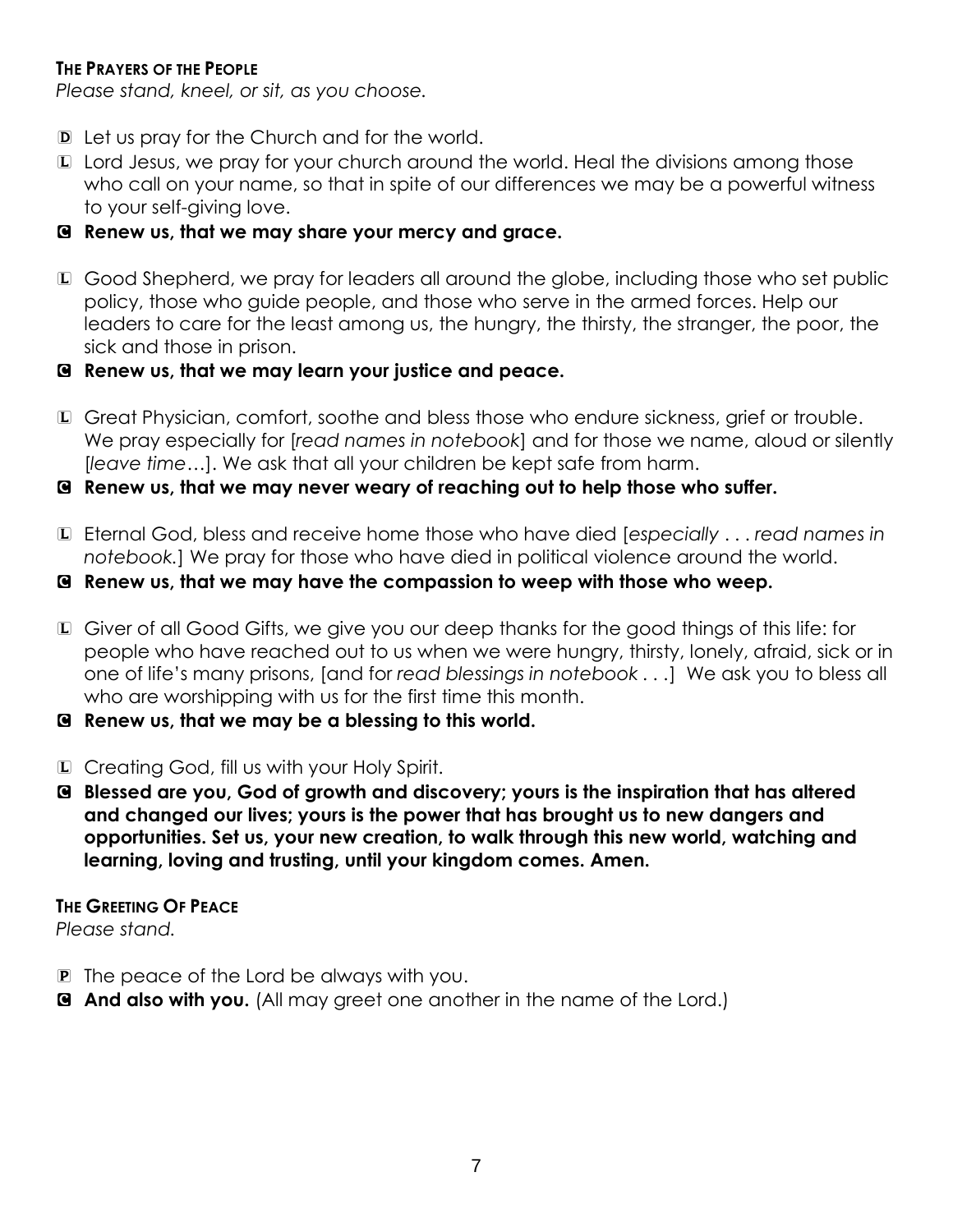# **THE HOLY COMMUNION**

## **THE OFFERING**

D Walk in love, as Christ loves us, an offering and a sacrifice to God. Bring your tithes, gifts and offerings with gladness.

*Please be seated. When the offering is brought forward and placed on the altar, please stand.*

a *Love and give, and give again, what God hath given thee; to spend thyself nor count the cost; to serve right gloriously the God who gave all worlds that are, and all that are to be.*

## **EUCHARISTIC PRAYER**

- P The Lord be with you
- C **And also with you.**
- P Lift up your hearts
- C **We lift them to the Lord**
- P Let us give thanks to the Lord our God
- C **It is right to give God thanks and praise.**
- P It is indeed right and salutary that we should at all times and in all places offer thanks and praise to you, O Lord, holy Father, through Christ our Lord. You bid your people cleanse their hearts and prepare with joy for the paschal feast. Renew our zeal in faith and life, and bring us to the fullness of grace that belongs to the children of God. And so, with the Church on earth and the hosts of heaven, we praise your name and join their unending hymn:

#### C *Holy, holy, holy Lord, God of power and might.* **Match words with tune** S 130 *Heaven and earth are full of your glory. Hosanna in the highest. Blessed is he who comes in the name of the Lord. Hosanna in the highest.*

- P Blessed are you, Lord of heaven and earth. In mercy for our fallen world you gave your only Son, that all those who believe in him should not perish, but have eternal life. We give thanks to you for the salvation you have prepared for us through Jesus Christ. Send now your Holy Spirit into our hearts, that we may receive our Lord with a living faith as he comes to us in his holy supper.
- C **Amen. Come Holy Spirit.**
- P In the night in which he was betrayed, our Lord Jesus took bread, and gave thanks; broke it, and gave it to his disciples, saying: Take and eat; this is my body, given for you. Do this for the remembrance of me.

Again, after supper, he took the cup, gave thanks, and gave it for all to drink, saying: This cup is the new covenant in my blood, shed for you and for all people for the forgiveness of sin. Do this for the remembrance of me.

Now, together, we, his disciples, proclaim the mystery of faith:

C **Christ has died. Christ is risen. Christ will come again.**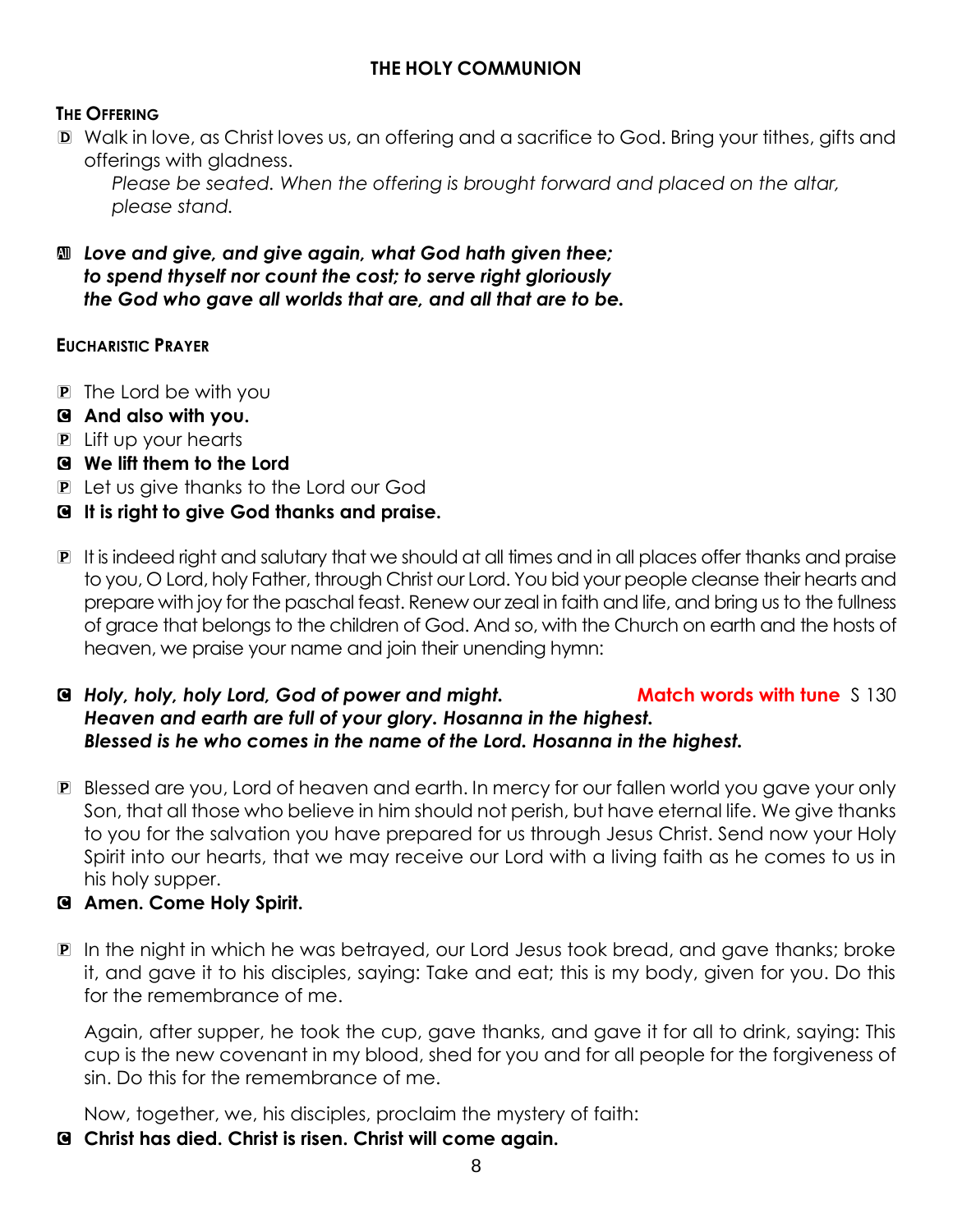- P Remembering, therefore, his life, death, and resurrection, we await your salvation for all this thirsty world. Let the strength and love of the one who gave himself for us accompany us in our journey through the wilderness of sin and temptation.
- C **Amen. Come Lord Jesus.**
- P Through him all glory and honor is yours, Almighty Father, with the Holy Spirit, in your holy Church, both now and forever.
- C **AMEN.**
- P As our Lord Jesus taught us, we now pray together:
- C **Our Father, who art in heaven, hallowed be thy name, thy kingdom come, thy will be done, on earth as it is in heaven. Give us this day our daily bread;**

**and forgive us our trespasses, as we forgive those who trespass against us; and lead us not into temptation but deliver us from evil.**

**For thine is the kingdom, and the power, and the glory, forever and ever. Amen.**

- **P** Christ our Passover is sacrificed for us.
- C **Therefore let us keep the feast.**

**FRACTION ANTHEM** *Just As I Am* 693 a *Just as I am, thy love unknown has broken every barrier down; now to be* 

*thine, yea, thine alone, O Lamb of God, I come, I come.*

*Please be seated.*

**COMMUNION CHANT** *NADA TE TURBE*

*[Please repeat this chant until the musician stops playing the tune.]*